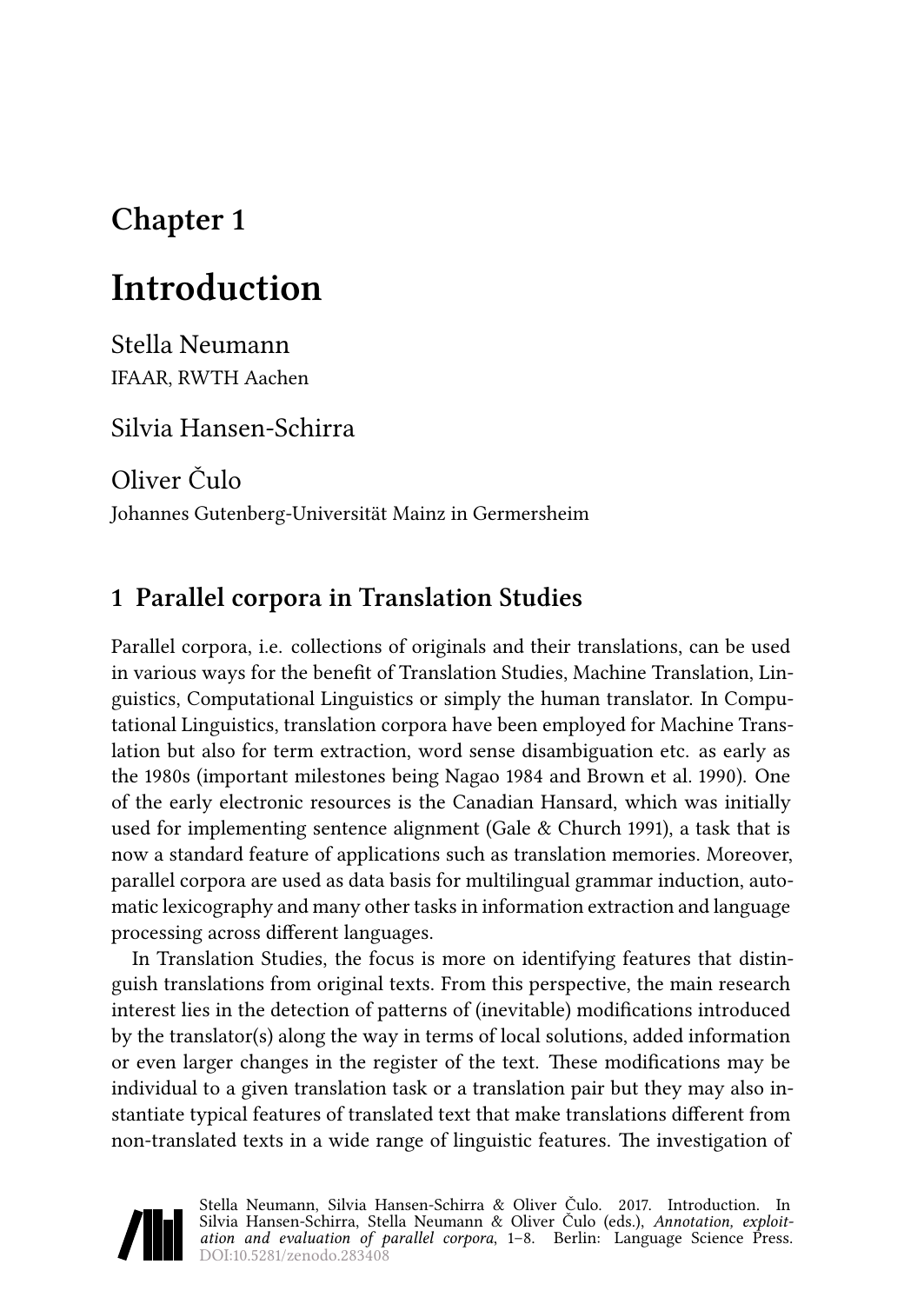corpora is an obvious method to detect these distinctive properties of translations empirically and has been employed since the 1990s as witnessed by [Baker \(1993;](#page-5-3) [1996\)](#page-5-4); [Johansson & Ebeling \(1996\)](#page-5-5) and more recently by [Hansen \(2003\)](#page-5-6); [Teich](#page-6-0) [\(2003](#page-6-0)); [Mauranen & Kujamäki \(2004](#page-5-7)) and [Hansen-Schirra, Neumann & Steiner](#page-5-8) [\(2012\)](#page-5-8). Furthermore, parallel corpora are used as reference works for translation teaching and in professional translation settings since they enable quick and interactive access to translation solutions (e.g. translation memories).

Exchange between the Translation Studies and the Computational Linguistics communities has traditionally not been very intense. Among other things, this is reflected by the different views on parallel corpora. While Computational Linguistics does not always strictly pay attention to the translation direction (e.g. when translation rules are extracted from (sub)corpora which actually only consist of translations), Translation Studies is amongst other things concerned with exactly comparing source and target texts (e.g. to draw conclusions on interference and standardisation effects). However, there has recently been more exchange between the two fields – especially when it comes to the annotation of parallel corpora. This special issue brings together the different research perspectives. Its contributions show – from both perspectives – how the communities have come to interact in recent years.

With issues of the creation of large parallel data collections including multiple annotations and alignments largely solved, the exploitation of these collections remains a bottleneck. In order to use annotated and aligned parallel corpora effectively, the interaction of the different disciplines involved addresses the following issues:

- Query tools: We can expect basic computer literacy from researchers nowadays. However, the gap between writing query or evaluation scripts and program usability is immense. One way to address this is by building web query interfaces. Yet, in general, what are the claims and possibilities for creating interfaces that address a broader public of researchers using multiply annotated and aligned corpora? An additional ongoing question is the most efficient storage form: are database formats superior to other formats?
- Information extraction strategies: The quality of the information extracted by a query heavily depends on the quality of the annotation of the underlying corpus, i.e. on precision and recall of annotation and alignment. Furthermore, the question that arises is how we can ensure high precision and recall of queries (while possibly keeping query construction efficient).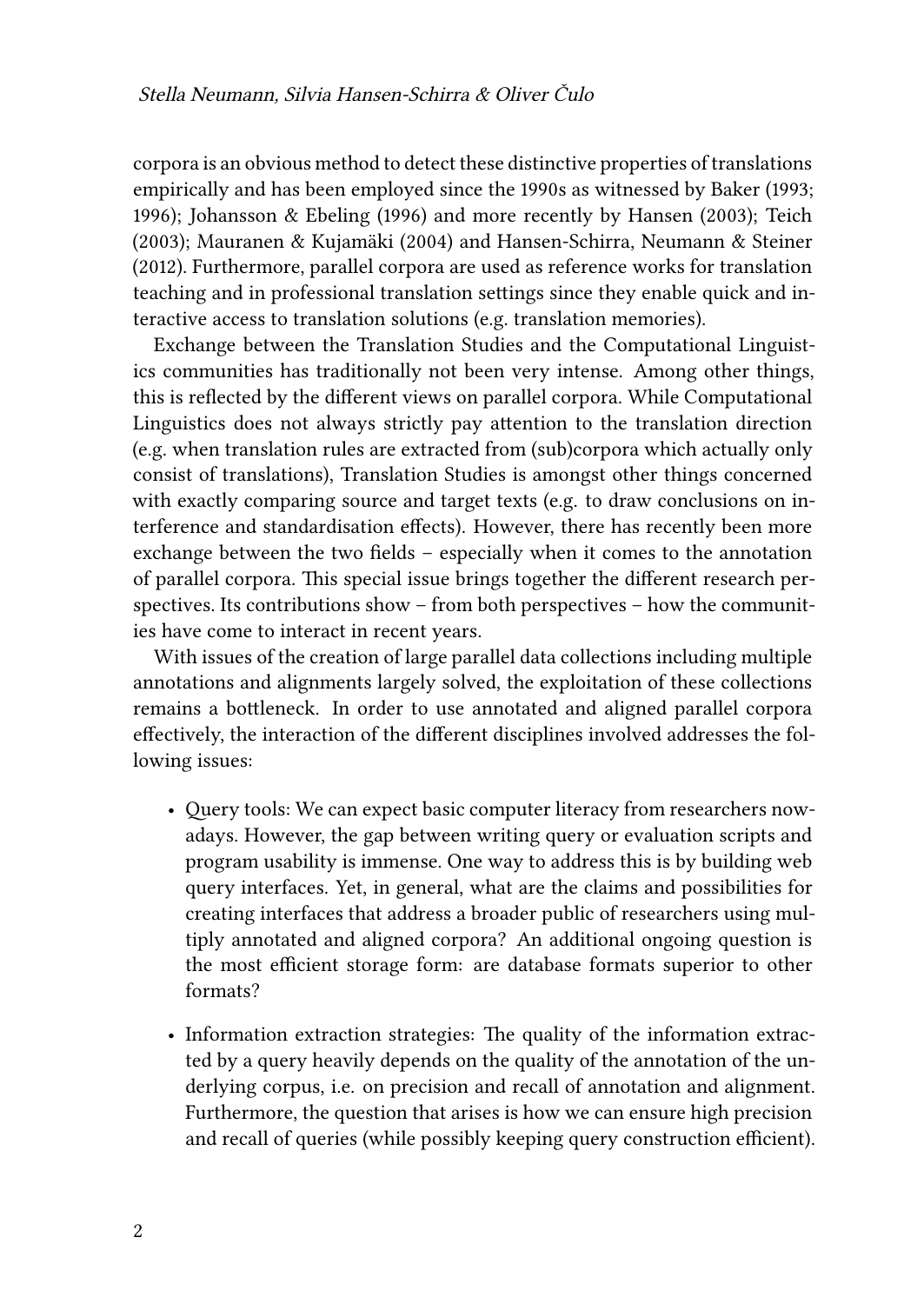What are the strategies to compose queries which produce high-quality results? How can the query software contribute to this goal?

- Corpus quality: Several criteria for corpus quality have been developed (e.g. in the context of standardisation initiatives). Quality can be influenced before compilation by ensuring the balance of the corpus (in terms of register and sample size), its representativeness etc. Also, inter-annotator agreement and – to a lesser extent – intra-annotator agreement are an issue. But, how can we make the corpora thus created fit for automatic exploitation? This involves issues such as data format validity throughout the corpus, robust (if not 100% correct) processing with corpus tools/APIs and the like. What are relevant criteria and how can they be addressed?
- Corpus maintenance: Beyond the validity of the data format, maintenance of consistent data collections is a more complex task, particularly if the data collection is continually expanded. A change of the annotation scheme entails adjustments in the existing annotation. Questions to this end include whether automatic adjustment is possible and how it can be achieved. Maintenance may also involve compatibility with and/or adaptations to new data formats. How can we ensure sustainability of the data formats?

A colloquium held at the Corpus Linguistics 2009 Conference at the University of Liverpool was concerned with the interface between the requirements of linguists and Translation Studies working with parallel corpora and computational linguists providing the tools and exploiting the corpora for their purposes. In this sense, it was closely related to and a continuation of the workshop "Multilingual Corpora: Linguistic Requirements and Technical Perspectives" held at the Corpus Linguistics 2003 Conference at Lancaster University (see Neumann and Hansen-Schirra [Neumann & Hansen-Schirra 2003\)](#page-5-9).

The present special issue is a collection of contributions arising out of this Colloquium. In what follows we outline the contributions responding to some of the questions posed above. The volume sets off with a focus on annotation, alignment and query on the syntactic level: Volk, Marek and Samuelsson discuss a trilingual parallel treebank, the Stockholm Multilingual Treebank SMULTRON. The ultimate purpose of the resource is its exploitation for Machine Translation, a typical application scenario for parallel treebanks. Interestingly, the resource only consists of translations in the three languages English, German and Swedish. The authors discuss solutions for some important questions in querying the treebank, thus focussing on an issue in working with parallel corpora that typically only arises at a later stage of corpus construction but that is not the least trivial.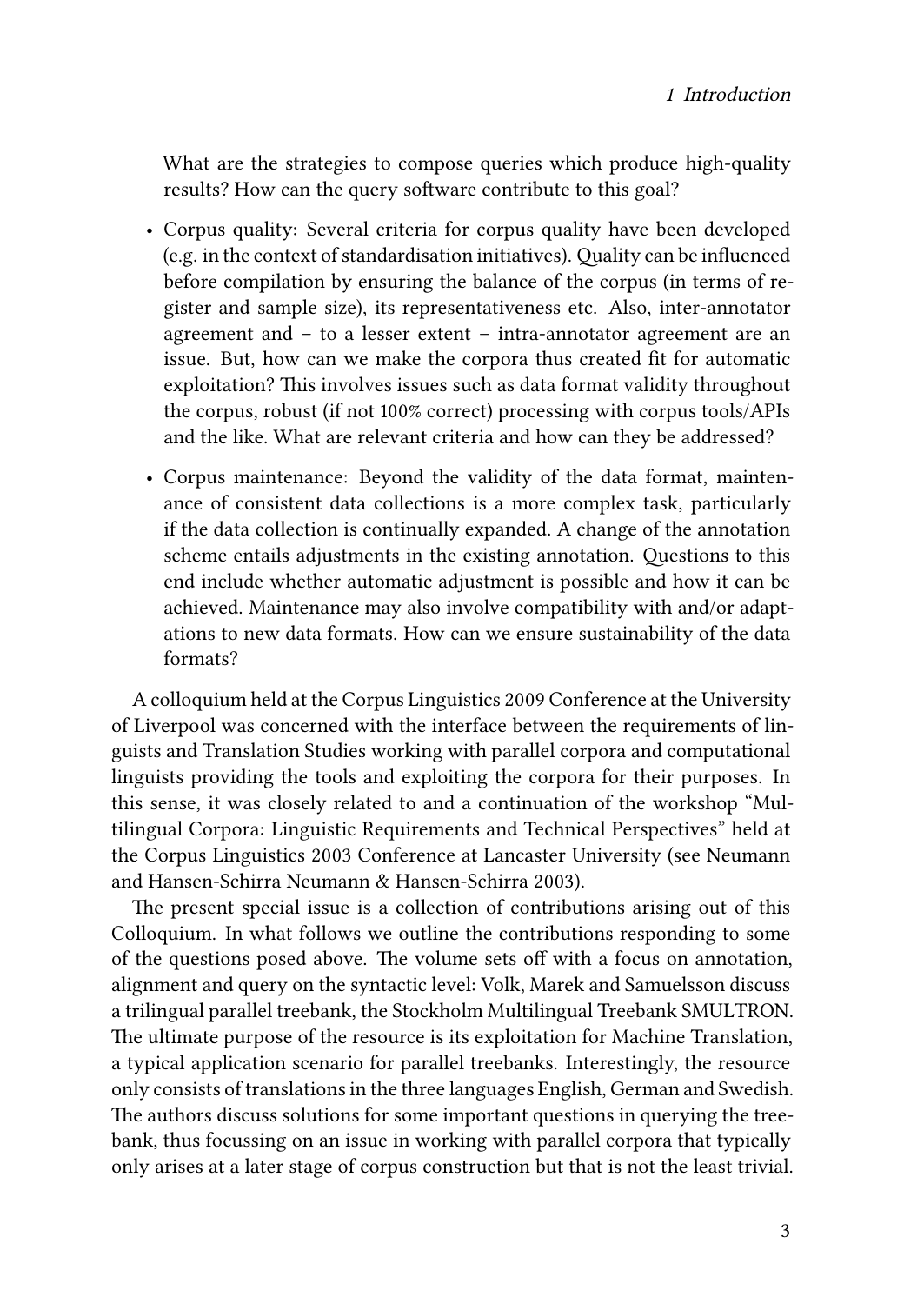In their contribution, Vintar and Fišer discuss the exploitation of multilingual resources – and translations in particular – for a monolingual computational linguistic task, the construction and enrichment of the Slovene WordNet. They turn the problem of a lesser-studied language into an advantage in drawing on the rich body of translations existing for Slovene. At various stages of their work, parallel corpora are used to disambiguate word senses with the help of translations – making use of a typical feature of translation, namely settling on one interpretation of ambiguous items in the source text – as well as to extract a bilingual lexicon of word-aligned items in order to enrich the resource with domainspecific lexical items. Vintar and Fišer show how monolingual resources can be successfully exploited with the help of parallel corpora that contain the required information.

Fantinuoli's contribution demonstrates an even more practice-oriented exploitation of corpora, both monolingual and parallel. Fantinuoli describes the design of a software, InterpretBank, which assists conference interpreters in all stages of their work. Based on Baroni and Bernardini's [Baroni & Bernardini \(2004\)](#page-5-10) Boot-Cat mechanism, it harvests the web for domain-specific documents given a set of search terms, performs term extraction on them and uses additional resources, e.g. Wikipedia or bilingual online dictionaries, to propose definitions, translations, collocations and keyword-in-context information. All available modules, for harvesting, management and retrieval, are adapted to the specific needs of interpreters, reducing the time needed for preparation and allowing for efficient retrieval while interpreting. A pilot module adds the possibility to include parallel resources, e.g. translation memories or the OPUS corpora, in the preparation phase.

The contribution by Čulo, Hansen-Schirra, Maksymski and Neumann revisits a more theory-oriented topic. It discusses the analysis of the bilingual CroCo Corpus, a richly annotated and aligned corpus of English and German translations and originals, with respect to a translation-specific research question. It exemplifies the exploitation of a resource that comes close to a parallel treebank for a research question that has a long history in Translation Studies, namely the study of shifts (e.g. Vinay and Darbelnet [Vinay & Darbelnet 1958](#page-6-1), Catford [Cat](#page-5-11)[ford 1965](#page-5-11) etc.). The goal of this contribution is a heuristic identification of shifts in translation that can then be interpreted as properties of translations. While the main aim of the study is to advance empirical knowledge in the field of Translation Studies, it also has some clear implications for computational handling of translation shifts – for instance, in Machine Translation.

The translation-related research question investigated by Čulo et al. sets the scene for the final paper in this special issue: Alves and Vale introduce an innov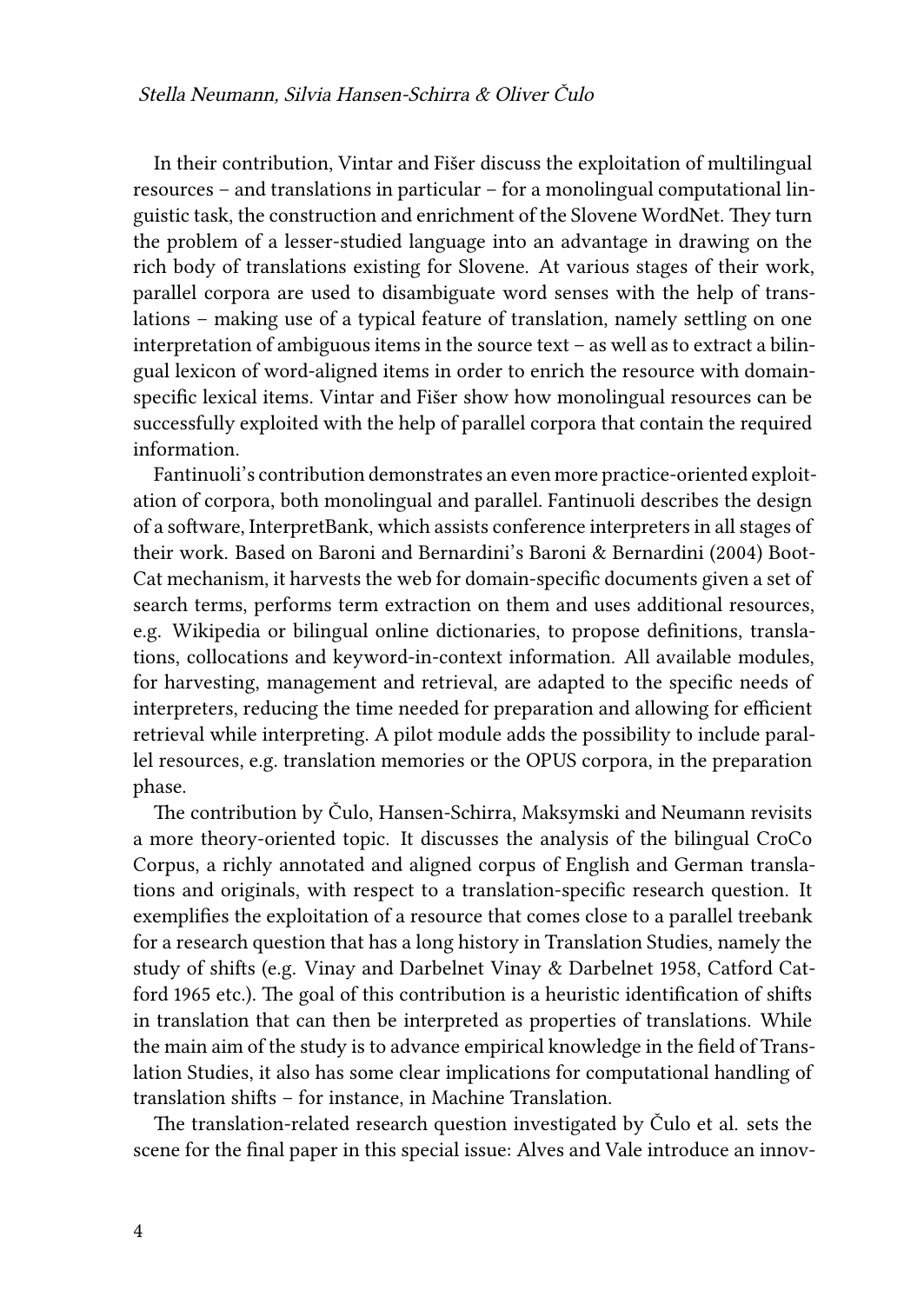ative approach to adopting a corpus perspective on psycholinguistic research into the translation process. The authors describe LITTERAE, a computer tool that allows annotating linear representations of the process of producing a translation of a source text. They then proceed to discuss quantitative findings yielded with LITTERAE which suggest certain patterns in target text production. The paper provides a highly interesting way of reducing the gap between corpus-based and process-oriented investigations of translations. It thus rounds off this special issue with a perspective beyond Corpus Linguistics.

The articles in this special issue address a number of the issues discussed above: Vintar and Fišer are concerned with information extraction from various multilingual resources, whereas Čulo et al. exemplify the linguistic interpretation of parallel data on the basis of a heuristic information extraction procedure. Information extraction as well as its interpretation is also exemplified in Alves and Vale's study. Questions of corpus querying are also a major concern of Volk et al, as well as corpus quality, in particular annotation quality. The latter is also addressed by Padó. The only area of interest not covered by one of the contributions is the maintenance of continually expanding resources. This is an area addressed by work in the area of sustainability of corpora, for instance in the framework of the European CLARIN project  $^1$  and similar national initiatives.

#### **2 Acknowledgements**

We believe that this volume provides a good overview of some important issues of the operation of parallel corpora, not only focussing on computational issues but also giving insight into the linguistic analysis of translations. If successful, this will not be least thanks to the efforts the reviewers put into providing feedback to the authors and thus ensuring the quality of this issue. The reviewers were: Sabine Bartsch (University of Technology, Darmstadt), Stefan Evert (University of Osnabrück), Johann Haller (IAI, Saarbrücken), Kerstin Kunz (Saarland University, Saarbrücken), Anke Lüdeling (Humboldt University, Berlin), Reinhardt Rapp (University of Mainz, Germersheim), Josef Schmied (University of Technology, Chemnitz), Erich Steiner (Saarland University, Saarbrücken), Elke Teich (Saarland University, Saarbrücken), Mihaela Vela (German Research Center for Artificial Intelligence, Saarbrücken) and Andreas Witt (Institute for the German Language, Mannheim).

We are also grateful to the authors for their contributions and collaboration.

<sup>1</sup> http://www.clarin.eu/external/ (last accessed 9 March 2010)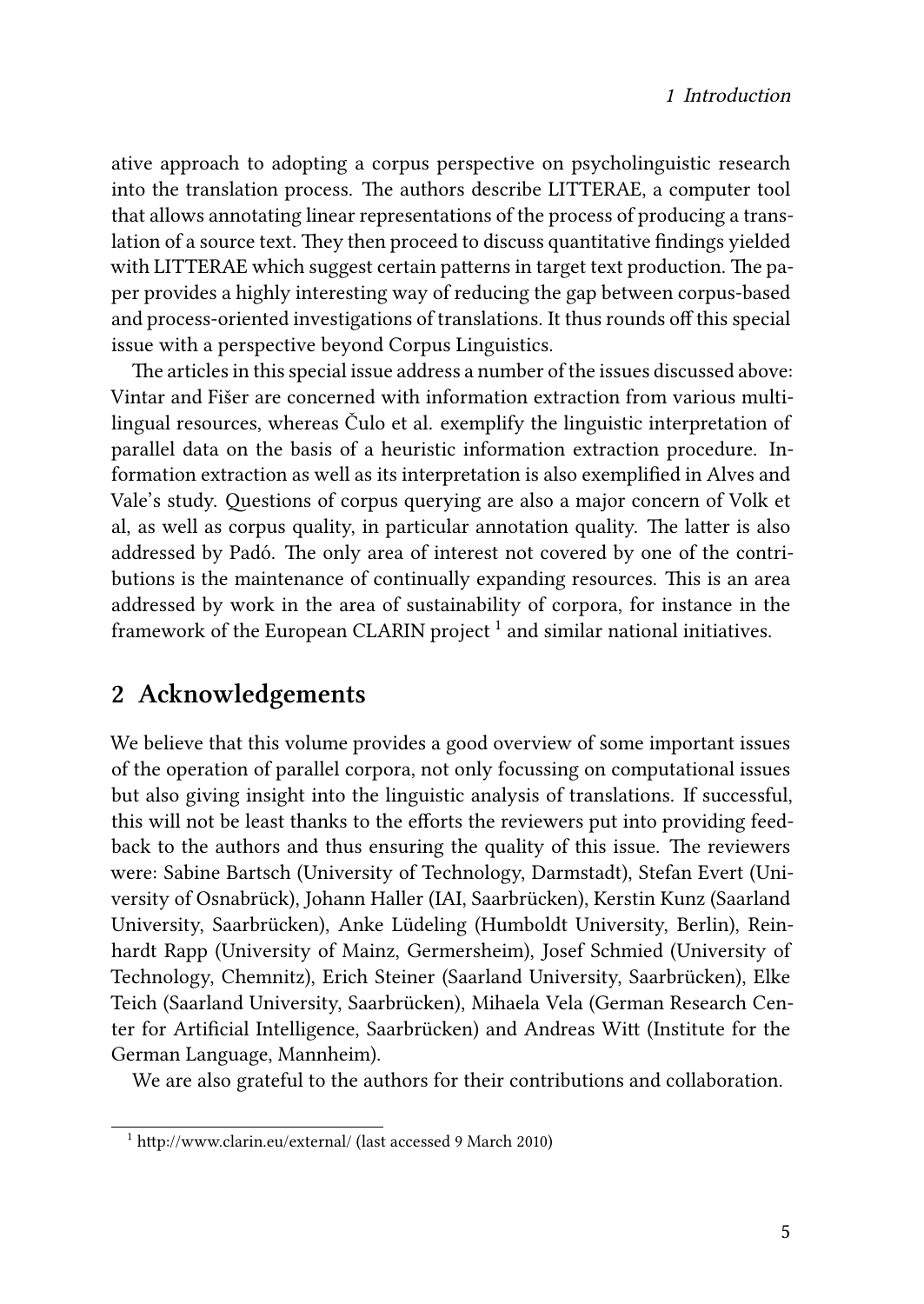#### **References**

- <span id="page-5-3"></span>Baker, Mona. 1993. Corpus linguistics and translation studies: Implications and applications. In Mona Baker, Gill Francis & Elena Tognini-Bonelli (eds.), *Text and technology: In honour of John Sinclair*, 233–250. Amsterdam & Philadelphia: John Benjamins.
- <span id="page-5-4"></span>Baker, Mona. 1996. Corpus-based translation studies: The challenges that lie ahead. In Harold Somers (ed.), *Terminology, LSP and translation. Studies in language engineering in honour of Juan C. Sager*, 175–186. Amsterdam: John Benjamins.
- <span id="page-5-10"></span>Baroni, Marco & Silvia Bernardini. 2004. BootCaT: Bootstrapping corpora and terms from the web. In *Proceedings of LREC2004*, 1313–1316. Lisbon: ELDA.
- <span id="page-5-1"></span>Brown, Peter F., John Cocke, Stephen A. Della Pietra, Vincent J. Della Pietra, Fredrick Jelinek, John D. Lafferty, Robert L. Mercer & Paul S. Roossin. 1990. A statistical approach to machine translation. *Computational Linguistics* 16(2). 79–85.
- <span id="page-5-11"></span>Catford, John C. 1965. *A linguistic theory of translation: An essay in applied linguistics*. Oxford: Oxford University Press.
- <span id="page-5-2"></span>Gale, William A. & Kenneth Ward Church. 1991. Identifying word correspondences in parallel texts. In *Speech and natural language, proceedings of a workshop held at pacific grove, california, usa, february 19-22. 1991*, 152–157. Morgan Kaufmann.
- <span id="page-5-6"></span>Hansen, Silvia. 2003. *The nature of translated text: An interdisciplinary methodology for the investigation of the specific properties of translations*. Saarbrücken: DFKI/Universität des Saarlandes.
- <span id="page-5-8"></span>Hansen-Schirra, Silvia, Stella Neumann & Erich Steiner. 2012. *Cross-linguistic corpora for the study of translations: Insights from the language pair English-German*. Berlin: de Gruyter.
- <span id="page-5-5"></span>Johansson, Stig & Jarle Ebeling. 1996. Exploring the English-Norwegian parallel corpus. In Carol E. Percy, Charles F. Meyer & Ian Lancashire (eds.), 3–16. Amsterdam: Rodopi.
- <span id="page-5-7"></span>Mauranen, Anna & Pekka Kujamäki (eds.). 2004. *Translation universals*. Amsterdam & Philadelphia: John Benjamins.
- <span id="page-5-0"></span>Nagao, Makoto. 1984. A framework of a mechanical translation between Japanese and English by analogy principle. In Alick Elithorn & Ranan Banerji (eds.), *Artificial and human intelligence*, 173–180. Amsterdam: North Holland.
- <span id="page-5-9"></span>Neumann, Stella & Silvia Hansen-Schirra (eds.). 2003. *Proceedings of the Workshop on Multilingual Corpora, Linguistic Requirements and Technical Perspect-*